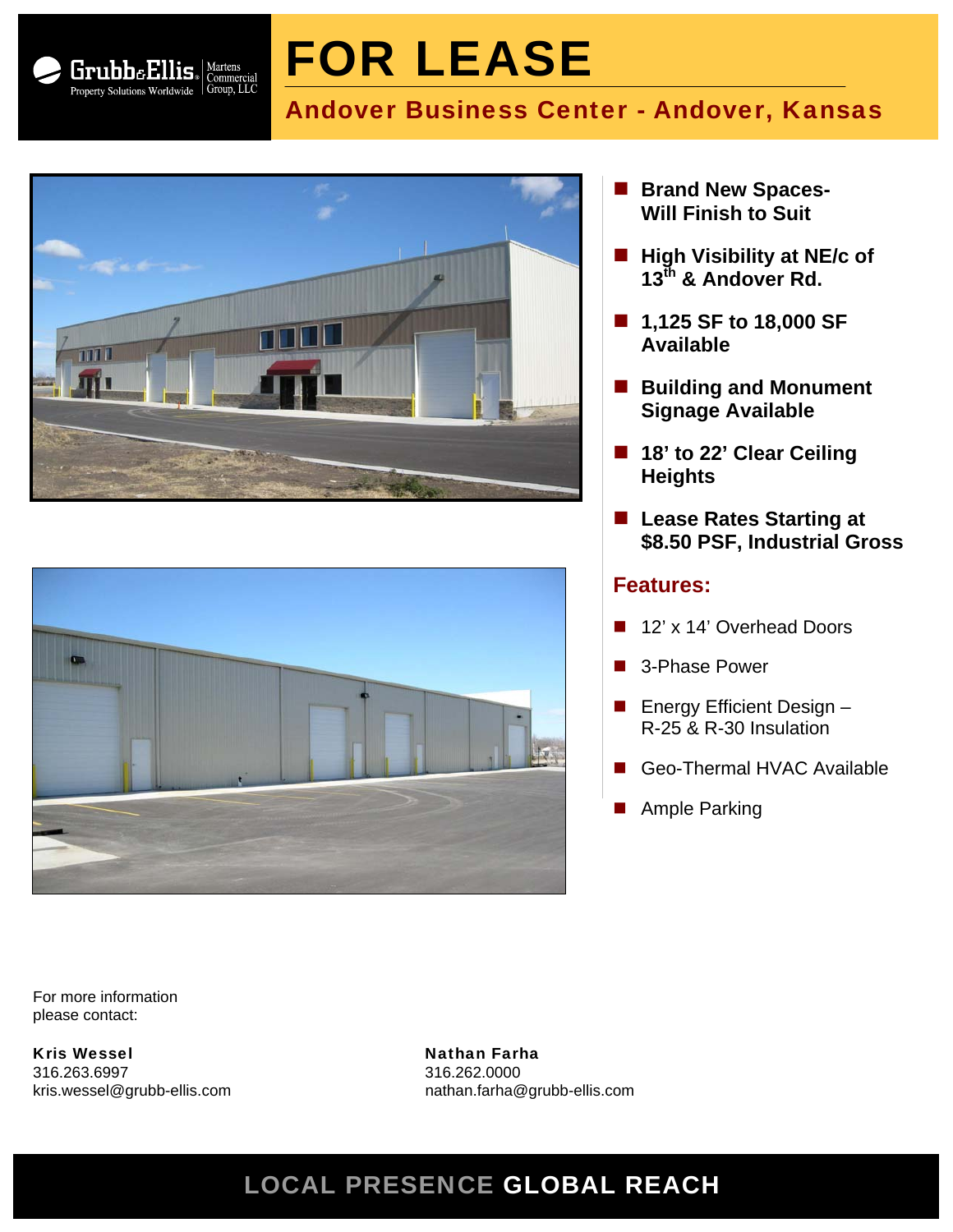## **Andover Business Center** *Wichita Area, Kansas Andover,*

#### **Planned Signage**

- 20' Monument Signs on 13<sup>th</sup> Street and Andover Rd.
- Design Approved by the City of Andover

| <b>ANDOVER</b><br><b>BUSINESS CENTER</b> | 118 |  |
|------------------------------------------|-----|--|
|                                          |     |  |
|                                          |     |  |
|                                          |     |  |
|                                          |     |  |
|                                          |     |  |
|                                          |     |  |
|                                          |     |  |
|                                          |     |  |



Grubb & Ellis|Martens Commercial Group 435 South Broadway, Wichita, Kansas 67202 316.262.0000 316.262.0235 fax www.buildingkansas.com *Independently Owned and Operated* The information contained herein was obtained from sources believed reliable; however, Grubb & Ellis Company makes no guarantees, warranties or representations as to the completeness

or accuracy thereof. The presentation of this property is submitted subject to errors, omissions, change of price or conditions prior to sale or lease, or withdrawal without notice.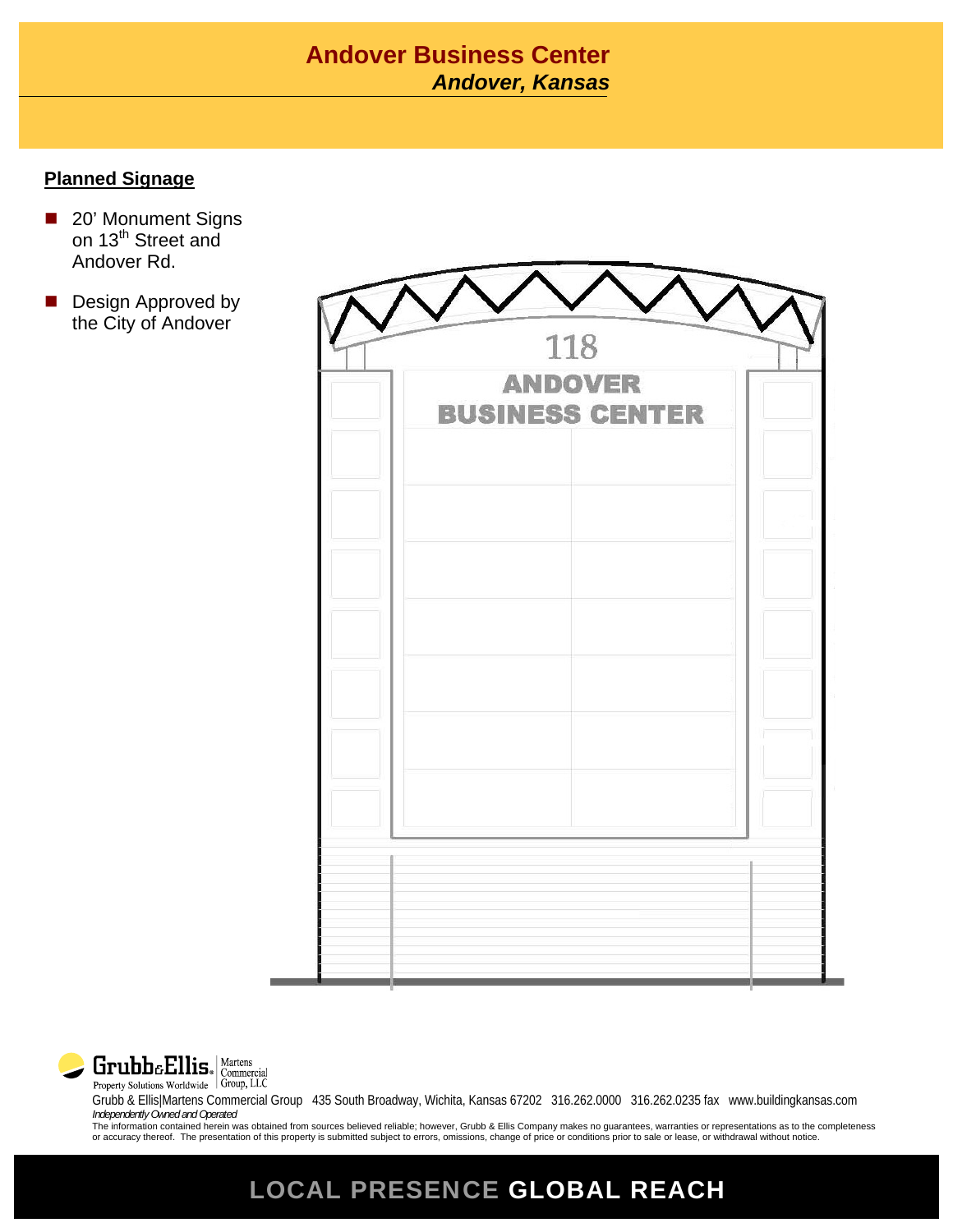#### **Andover Business Center** *Andover, Kansas*

**Site Plan**





Grubb & Ellis|Martens Commercial Group 435 South Broadway, Wichita, Kansas 67202 316.262.0000 316.262.0235 fax www.buildingkansas.com *Independently Owned and Operated*

The information contained herein was obtained from sources believed reliable; however, Grubb & Ellis Company makes no guarantees, warranties or representations as to the completeness<br>or accuracy thereof. The presentation o